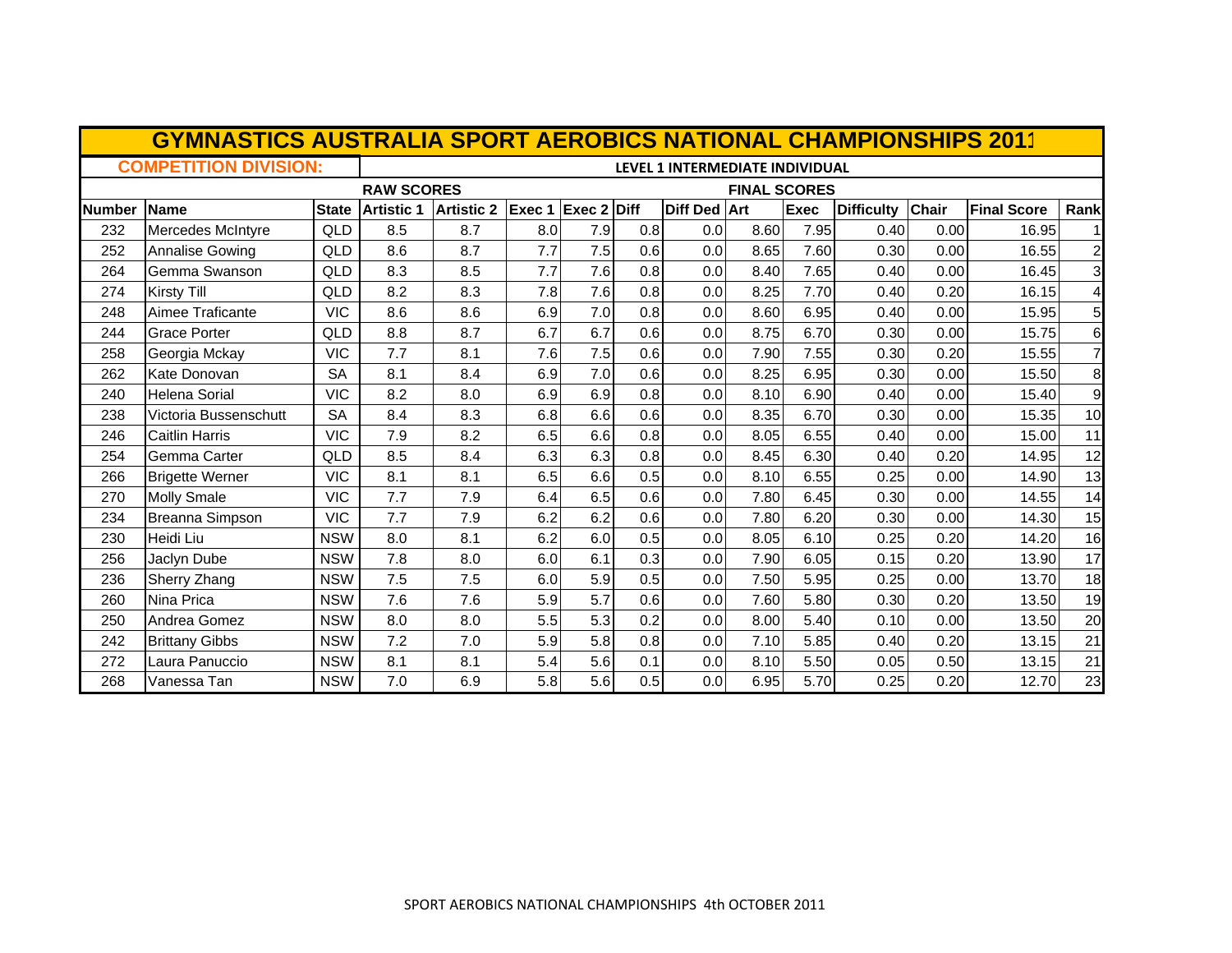|               | <b>GYMNASTICS AUSTRALIA SPORT AEROBICS NATIONAL CHAMPIONSHIPS 2011</b> |              |                                          |                   |      |                           |                  |                     |      |             |                   |              |                    |                         |
|---------------|------------------------------------------------------------------------|--------------|------------------------------------------|-------------------|------|---------------------------|------------------|---------------------|------|-------------|-------------------|--------------|--------------------|-------------------------|
|               | <b>COMPETITION DIVISION:</b>                                           |              | LEVEL 2 INTERMEDIATE INDIVIDUAL          |                   |      |                           |                  |                     |      |             |                   |              |                    |                         |
|               |                                                                        |              | <b>RAW SCORES</b><br><b>FINAL SCORES</b> |                   |      |                           |                  |                     |      |             |                   |              |                    |                         |
| <b>Number</b> | Name                                                                   | <b>State</b> | <b>Artistic 1</b>                        | <b>Artistic 2</b> |      | <b>Exec 1 Exec 2 Diff</b> |                  | <b>Diff Ded Art</b> |      | <b>Exec</b> | <b>Difficulty</b> | <b>Chair</b> | <b>Final Score</b> | Rank                    |
| 233           | Marni Forde-Sloan                                                      | <b>QLD</b>   | 9.0                                      | 9.1               | 7.7  | 7.8                       | 0.8              | 0.0                 | 9.05 | 7.75        | 0.40              | 0.00         | 17.20              | 11                      |
| 241           | Darcy Lawton                                                           | <b>QLD</b>   | 8.1                                      | 8.0               | 7.0I | 7.0                       | 0.8              | 0.0                 | 8.05 | 7.00        | 0.40              | 0.00         | 15.45              | 2                       |
| 235           | <b>Stacey Steane</b>                                                   | <b>VIC</b>   | 7.8                                      | 8.2               | 6.1  | 6.4                       | 0.7              | 0.0                 | 8.00 | 6.25        | 0.35              | 0.00         | 14.60              | $\overline{\mathbf{3}}$ |
| 257           | Lauren Jenkins                                                         | <b>NSW</b>   | 7.2                                      | 7.2               | 6.6  | 6.6                       | 0.7              | 0.0                 | 7.20 | 6.60        | 0.35              | 0.00         | 14.15              | 41                      |
| 245           | Amelia Mercer                                                          | <b>SA</b>    | 8.0                                      | 7.7               | 6.1  | 6.2                       | 0.7              | 0.0                 | 7.85 | 6.15        | 0.35              | 0.20         | 14.15              | $5 \mid$                |
| 255           | Lotte Clifford                                                         | <b>VIC</b>   | 7.1                                      | 7.0               | 6.7  | 6.9                       | 0.8              | 0.0                 | 7.05 | 6.80        | 0.40              | 0.20         | 14.05              | 6                       |
| 237           | Grace Brown                                                            | <b>QLD</b>   | 7.8                                      | 7.8               | 5.9  | 6.0                       | 0.6 <sub>l</sub> | 0.0                 | 7.80 | 5.95        | 0.30              | 0.00         | 14.05              | 7                       |
| 231           | Emma Brennan                                                           | <b>SA</b>    | 7.5                                      | 7.5               | 6.0  | 6.2                       | 0.5              | 0.0                 | 7.50 | 6.10        | 0.25              | 0.00         | 13.85              | 8 <sup>1</sup>          |
| 247           | Madie Vale                                                             | VIC          | 7.4                                      | 7.3               | 5.9  | 6.1                       | 0.6              | 0.0                 | 7.35 | 6.00        | 0.30              | 0.20         | 13.45              | $\overline{9}$          |
| 253           | Imogen Clark                                                           | <b>QLD</b>   | 7.1                                      | 7.0               | 6.0  | 6.0                       | 0.8              | 0.0                 | 7.05 | 6.00        | 0.40              | 0.00         | 13.45              | 10                      |
| 249           | Sarah Wang                                                             | <b>NSW</b>   | 6.8                                      | 6.7               | 6.1  | 6.2                       | 0.5              | 0.0                 | 6.75 | 6.15        | 0.25              | 0.20         | 12.95              | 11                      |
| 239           | Tiansha Zimsen                                                         | <b>VIC</b>   | 7.0                                      | 7.0               | 5.7  | 5.7                       | 0.5              | 0.0                 | 7.00 | 5.70        | 0.25              | 0.20         | 12.75              | 12                      |
| 243           | Lauren Smith                                                           | <b>VIC</b>   | 7.6                                      | 7.7               | 4.6  | 4.5                       | 0.5              | 0.0                 | 7.65 | 4.55        | 0.25              | 0.00         | 12.45              | 13                      |
| 251           | Zoe Underwood                                                          | <b>SA</b>    | 6.9                                      | 6.8               | 5.1  | 5.3                       | 0.7              | 0.0                 | 6.85 | 5.20        | 0.35              | 0.00         | 12.40              | 14                      |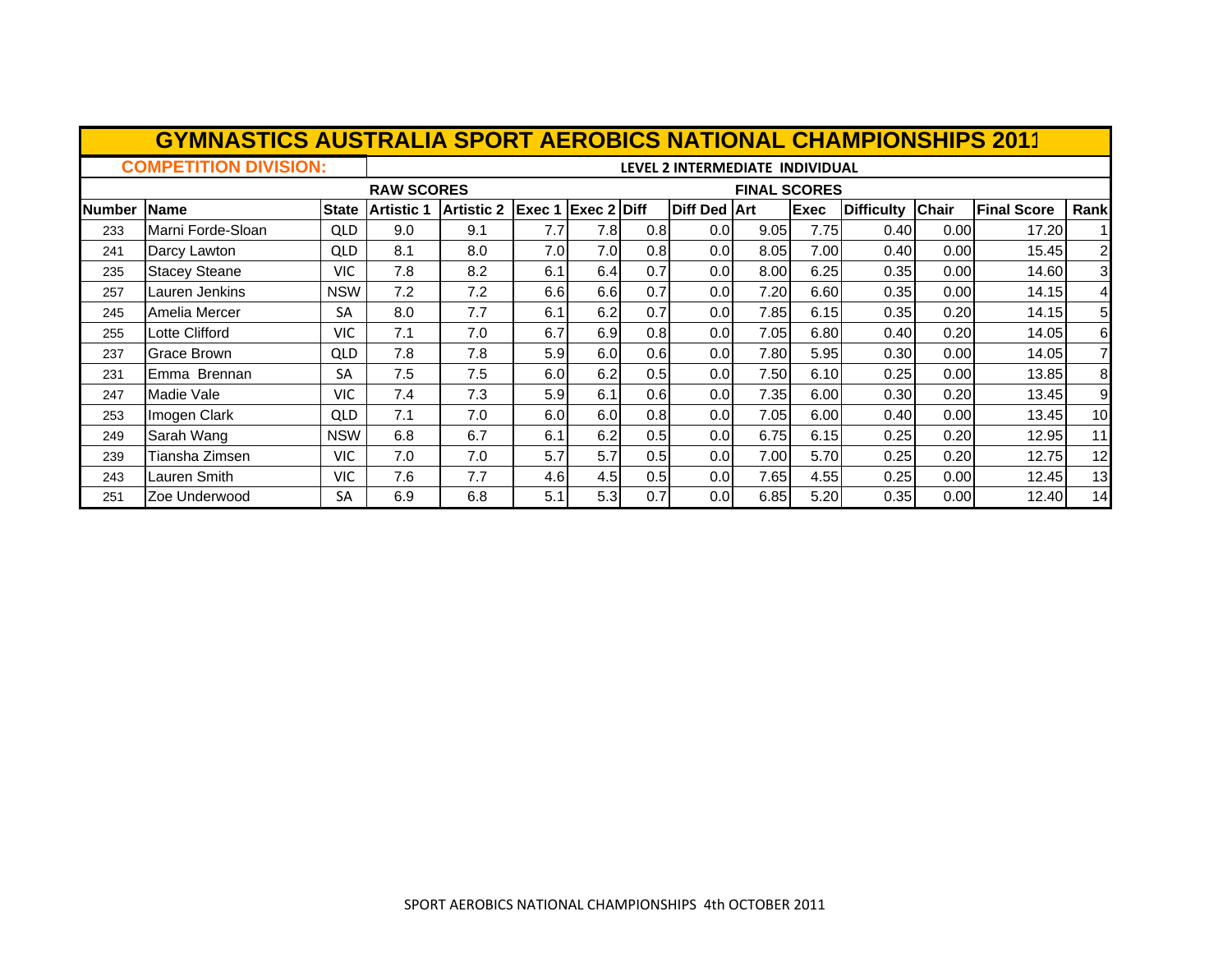|               | <b>GYMNASTICS AUSTRALIA SPORT AEROBICS NATIONAL CHAMPIONSHIPS 2011</b>                                            |              |                                          |                                          |                  |     |     |                     |       |      |                        |              |                    |                |  |
|---------------|-------------------------------------------------------------------------------------------------------------------|--------------|------------------------------------------|------------------------------------------|------------------|-----|-----|---------------------|-------|------|------------------------|--------------|--------------------|----------------|--|
|               | <b>COMPETITION DIVISION:</b>                                                                                      |              | <b>LEVEL 1 JUNIOR TEAM</b>               |                                          |                  |     |     |                     |       |      |                        |              |                    |                |  |
|               |                                                                                                                   |              | <b>RAW SCORES</b><br><b>FINAL SCORES</b> |                                          |                  |     |     |                     |       |      |                        |              |                    |                |  |
| <b>Number</b> | <b>Name</b>                                                                                                       | <b>State</b> |                                          | Artistic 1 Artistic 2 Exec 1 Exec 2 Diff |                  |     |     | <b>Diff Ded Art</b> |       |      | <b>Exec Difficulty</b> | <b>Chair</b> | <b>Final Score</b> | Rank           |  |
|               | Jessica Brommeyer, Natasha<br>Fowler, Jemma Harper, Milla                                                         |              |                                          |                                          |                  |     |     |                     |       |      |                        |              |                    |                |  |
| 280           | Marston & Monique Roberts                                                                                         | VIC.         | 8.2                                      | 8.2                                      | 6.4              | 6.4 | 0.4 | 0.01                | 8.20  | 6.40 | 0.20                   | 0.00         | 14.80              |                |  |
| 276           | Cailtlin Hill, Kiara Mercer &<br>Annabelle Pearce                                                                 | <b>SA</b>    | 7.9                                      | 7.9                                      | 6.6              | 6.4 | 0.5 | 0.01                | 7.90  | 6.50 | 0.25                   | 0.20         | 14.45              | $\overline{2}$ |  |
| 282           | Chelsea Dunne, Lauren Gatt,<br>Hannah Jennings, Keeley<br>Miller, Julia Morton & Chili-<br><b>Rose Swettenham</b> | VIC.         | 7.8                                      | 8.0                                      | 5.9              | 5.8 | 0.1 | 0.01                | 7.90  | 5.85 | 0.05                   | 0.00         | 13.80              | 3              |  |
| 278           | Maddison Barnewall, Miena<br>Iwasaki & Taylor Poore Barne                                                         | VIC.         | 7.6                                      | 7.6                                      | 5.8 <sub>1</sub> | 5.7 | 0.0 | 0.0 <sub>l</sub>    | 7.601 | 5.75 | 0.00                   | 0.00         | 13.35              | 4              |  |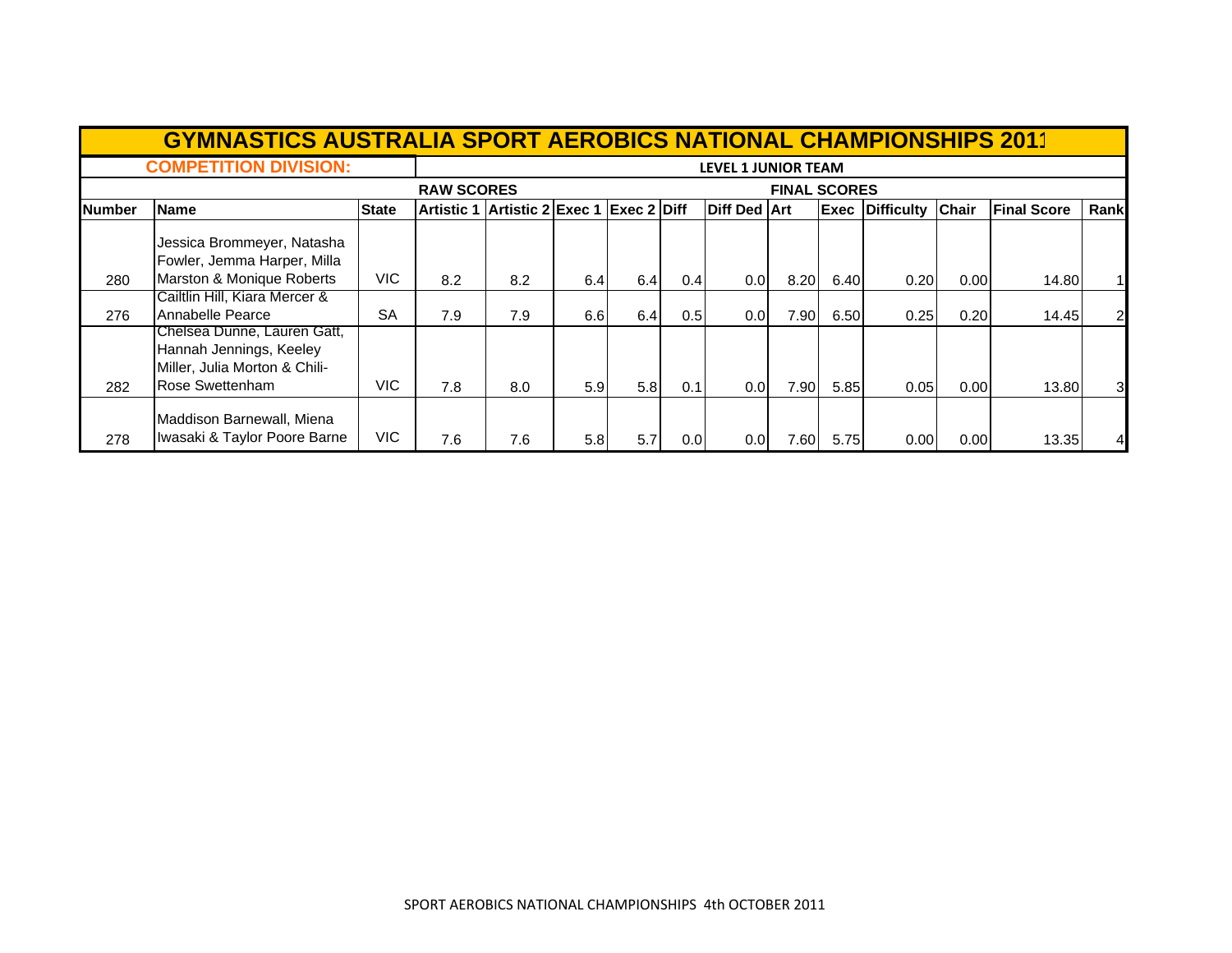|               | <b>GYMNASTICS AUSTRALIA SPORT AEROBICS NATIONAL CHAMPIONSHIPS 2011</b> |              |                   |                                          |     |                           |     |                     |       |             |                   |              |                    |                |  |
|---------------|------------------------------------------------------------------------|--------------|-------------------|------------------------------------------|-----|---------------------------|-----|---------------------|-------|-------------|-------------------|--------------|--------------------|----------------|--|
|               | <b>COMPETITION DIVISION:</b>                                           |              |                   | <b>LEVEL 2 SENIOR INDIVIDUAL</b>         |     |                           |     |                     |       |             |                   |              |                    |                |  |
|               |                                                                        |              |                   | <b>RAW SCORES</b><br><b>FINAL SCORES</b> |     |                           |     |                     |       |             |                   |              |                    |                |  |
| <b>Number</b> | <b>Name</b>                                                            | <b>State</b> | <b>Artistic 1</b> | <b>Artistic 2</b>                        |     | <b>Exec 1 Exec 2 Diff</b> |     | <b>Diff Ded Art</b> |       | <b>Exec</b> | <b>Difficulty</b> | <b>Chair</b> | <b>Final Score</b> | Rank           |  |
| 269           | Aurora Crain                                                           | <b>NSW</b>   | 7.6               | 7.8                                      | 7.6 | 7.4                       | 0.8 | 0.01                | 7.70  | 7.50        | 0.40              | 0.00         | 15.60              |                |  |
| 263           | Victoria March                                                         | <b>SA</b>    | 7.8               | 7.5                                      | 7.1 | 7.2                       | 0.6 | 0.0 <sub>1</sub>    | 7.65  | 7.15        | 0.30              | 0.00         | 15.10              | $\overline{a}$ |  |
| 273           | Lauren Crawford                                                        | VIC          | 7.5               | 7.8                                      | 6.9 | 7.0 <sub>l</sub>          | 0.8 | 0.0                 | 7.65  | 6.95        | 0.40              | 0.00         | 15.00              | 3              |  |
| 259           | Abbie Mohr                                                             | QLD          | 7.7               | 7.9                                      | 6.8 | 6.8                       | 0.6 | 0.0                 | 7.80  | 6.80        | 0.30              | 0.00         | 14.90              | 4              |  |
| 267           | Ashleigh Campbell                                                      | QLD          | 8.0               | 8.1                                      | 6.6 | 6.5                       | 0.6 | 0.0                 | 8.05  | 6.55        | 0.30              | 0.00         | 14.90              | 5              |  |
| 281           | Maggie O'Brien                                                         | QLD          | 7.7               | 7.8                                      | 6.8 | 6.6                       | 0.6 | 0.0 <sub>1</sub>    | 7.75  | 6.70        | 0.30              | 0.00         | 14.75              | 6              |  |
| 261           | Jasmine Friedrichsen                                                   | VIC.         | 7.6               | 7.9                                      | 6.2 | 6.4                       | 0.6 | 0.0                 | 7.75  | 6.30        | 0.30              | 0.20         | 14.15              | 7              |  |
| 271           | <b>Annalise Smart</b>                                                  | <b>SA</b>    | 7.6               | 7.4                                      | 6.0 | 6.0                       | 0.6 | 0.0 <sub>l</sub>    | 7.50  | 6.00        | 0.30              | 0.00         | 13.80              | 8              |  |
| 283           | Queena Wang                                                            | <b>NSW</b>   | 6.9               | 6.8                                      | 6.0 | 5.9                       | 0.8 | 0.0 <sub>l</sub>    | 6.85  | 5.95        | 0.40              | 0.00         | 13.20              | 9              |  |
| 279           | Katelyn Imer                                                           | VIC.         | 7.3               | 7.0                                      | 5.4 | 5.5 <sub>1</sub>          | 0.8 | 0.0 <sub>1</sub>    | 7.15I | 5.45        | 0.40              | 0.00         | 13.00              | 10             |  |
| 275           | Tara Harrison                                                          | VIC.         | 6.7               | 6.6                                      | 5.7 | 6.0                       | 0.5 | 0.0                 | 6.65  | 5.85        | 0.25              | 0.10         | 12.65              | 11             |  |
| 277           | Lauren Clarke                                                          | <b>SA</b>    | 6.9               | 7.2                                      | 4.9 | 5.1                       | 0.6 | 0.01                | 7.05  | 5.00        | 0.30              | 0.00         | 12.35              | 12             |  |
| 265           | <del>Emma Bruce</del>                                                  | <b>SA</b>    | 0.0               | 0.0                                      | 0.0 | 0.0 <sub>l</sub>          | 0.0 | 0.0                 | 0.00  | 0.00        | 0.00              | 0.00         | 0.00               | $\Omega$       |  |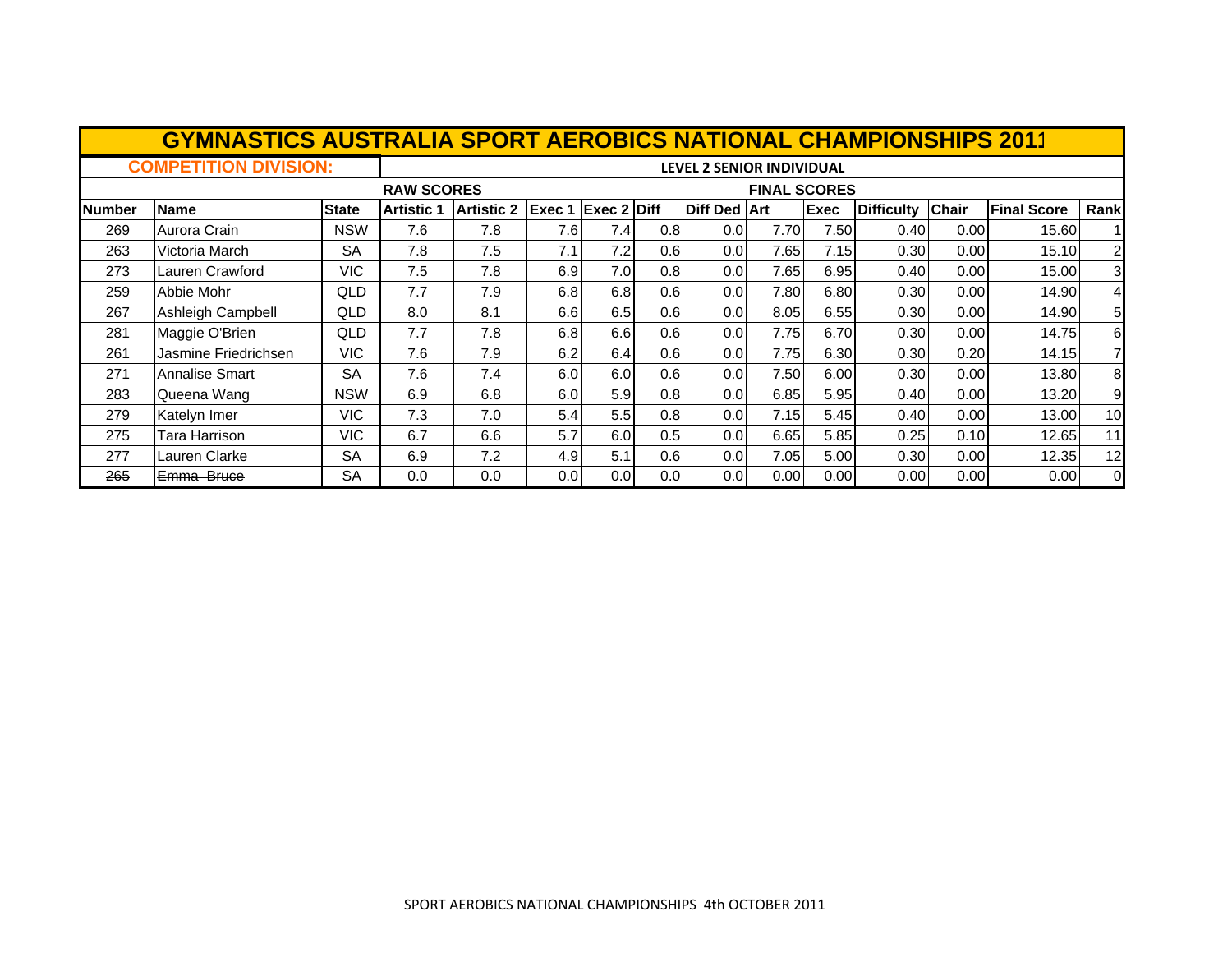|        | <b>GYMNASTICS AUSTRALIA SPORT AEROBICS NATIONAL CHAMPIONSHIPS 2011</b> |              |                            |                                          |     |     |     |                     |      |              |                   |              |                    |      |
|--------|------------------------------------------------------------------------|--------------|----------------------------|------------------------------------------|-----|-----|-----|---------------------|------|--------------|-------------------|--------------|--------------------|------|
|        | <b>COMPETITION DIVISION:</b>                                           |              | <b>LEVEL 2 JUNIOR TEAM</b> |                                          |     |     |     |                     |      |              |                   |              |                    |      |
|        |                                                                        |              |                            | <b>FINAL SCORES</b><br><b>RAW SCORES</b> |     |     |     |                     |      |              |                   |              |                    |      |
| Number | <b>Name</b>                                                            | <b>State</b> | <b>Artistic 1</b>          | Artistic 2 Exec 1 Exec 2 Diff            |     |     |     | <b>Diff Ded Art</b> |      | <b>IExec</b> | <b>Difficulty</b> | <b>Chair</b> | <b>Final Score</b> | Rank |
|        | Thoma O'Sullivan, Eden<br>Leicester & Alexandra                        |              |                            |                                          |     |     |     |                     |      |              |                   |              |                    |      |
| 288    | Wilde                                                                  | <b>WA</b>    | 7.5                        | 7.8                                      | 7.1 | 7.0 | 0.8 | 0.01                | 7.65 | 7.05         | 0.40              | 1.00         | 14.10              |      |
|        | Kate Gallagher, Keira<br>Hajek, Eliza<br>Hetherington & Victoria       |              |                            |                                          |     |     |     |                     |      |              |                   |              |                    |      |
| 284    | Rigg                                                                   | <b>NSW</b>   | 7.0                        | 7.0                                      | 5.7 | 5.5 | 0.0 | 0.01                | 7.00 | 5.60         | 0.00              | 0.00         | 12.60              | 21   |
| 286    | TAmira Hatoum, Alexia<br>Riotto & Georgia<br><b>Stillianesis</b>       | <b>NSW</b>   | 6.6                        | 6.7                                      | 5.5 | 5.6 | 0.5 | 0.0                 | 6.65 | 5.55         | 0.25              | 0.001        | 12.45              | 31   |